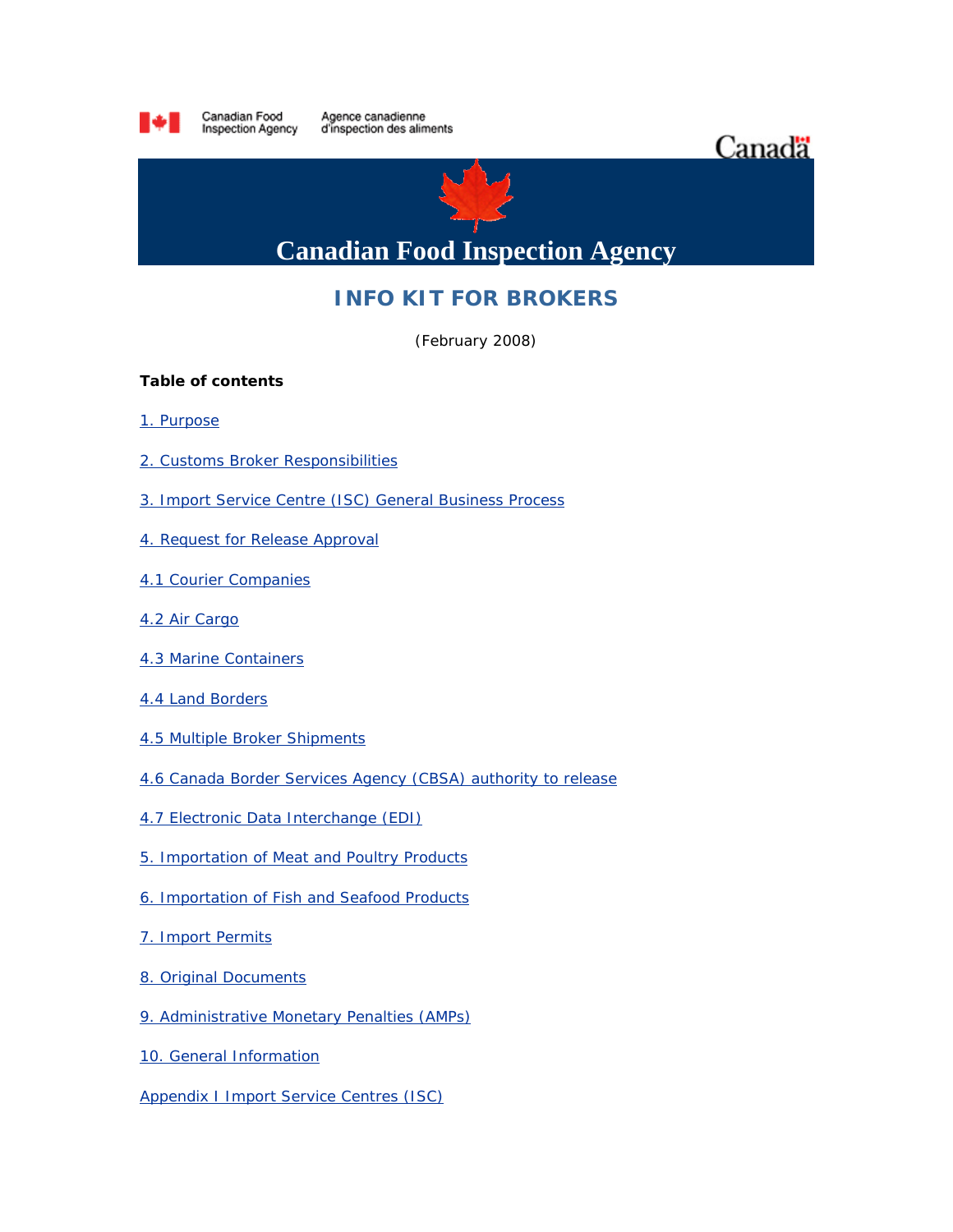#### [Appendix II Import Requests Transmission](http://www.inspection.gc.ca/english/imp/kite.shtml#II#II)

[Appendix III Change Request](http://www.inspection.gc.ca/english/imp/kite.shtml#III#III)

### **1. Purpose**

This information kit is a reminder of your responsibilities as an agent representing a third party importing Canadian Food Inspection Agency (CFIA) regulated commodities. It is an update on CFIA's latest requirements and modifications to our established procedures.

Since April 6, 1998, the Import Services Centres (ISC) have become the sole locations for the review and process of documents for all importations of CFIA regulated commodities requiring approval prior to Canadian Border Services Agency (CBSA) releases.

The ISC is also the single window of service for Brokers, Importers, CBSA Officers and the general public to obtain import information.

Since the opening of the ISCs, CFIA has created the Automated Import Reference System (AIRS) and an Electronic Data Interchange (EDI) link with CBSA which allows you to obtain releases for CFIA regulated commodities.

We invite you to share this information with your clients and to contact us for suggestions, comments or to obtain more information.

The CFIA would like to take this opportunity to thank you for your constant support and cooperation as well as for the privileged business relationship that we maintain.

## **2. Customs Broker Responsibilities**

The responsibilities described hereby pertain strictly to the CFIA. This list does not replace or supercede any other responsibilities that you may have as a body representing a third party.

Therefore, your responsibilities are:

- To facilitate the importation of CFIA regulated commodities by preparing and presenting supporting documents that meet CFIA and CBSA requirements.
- To verify AIRS requirements and forward your Request for Release Approval to the appropriate Agency (CFIA or CBSA).
- To inform your clients of any new procedures implemented by CFIA that will affect their operations.
- To keep your staff informed and updated on all CFIA import procedures.
- To provide all necessary information that is required by CFIA to make an import release decision.
- To ensure CFIA release approval has been granted before inland movement from the first port of landfall in Canada, when required. Approval may be acquired using the Pre-Arrival Review System (PARS).
- To ensure that the disposition of a shipment as indicated on the request for release approval, following a CFIA decision, is forwarded to transport companies.
- To advise the ISC, in a reasonable amount of time, of any changes made to the transaction number, the client account number or other requested information after the entry has been processed by the ISC. *See Appendix III.*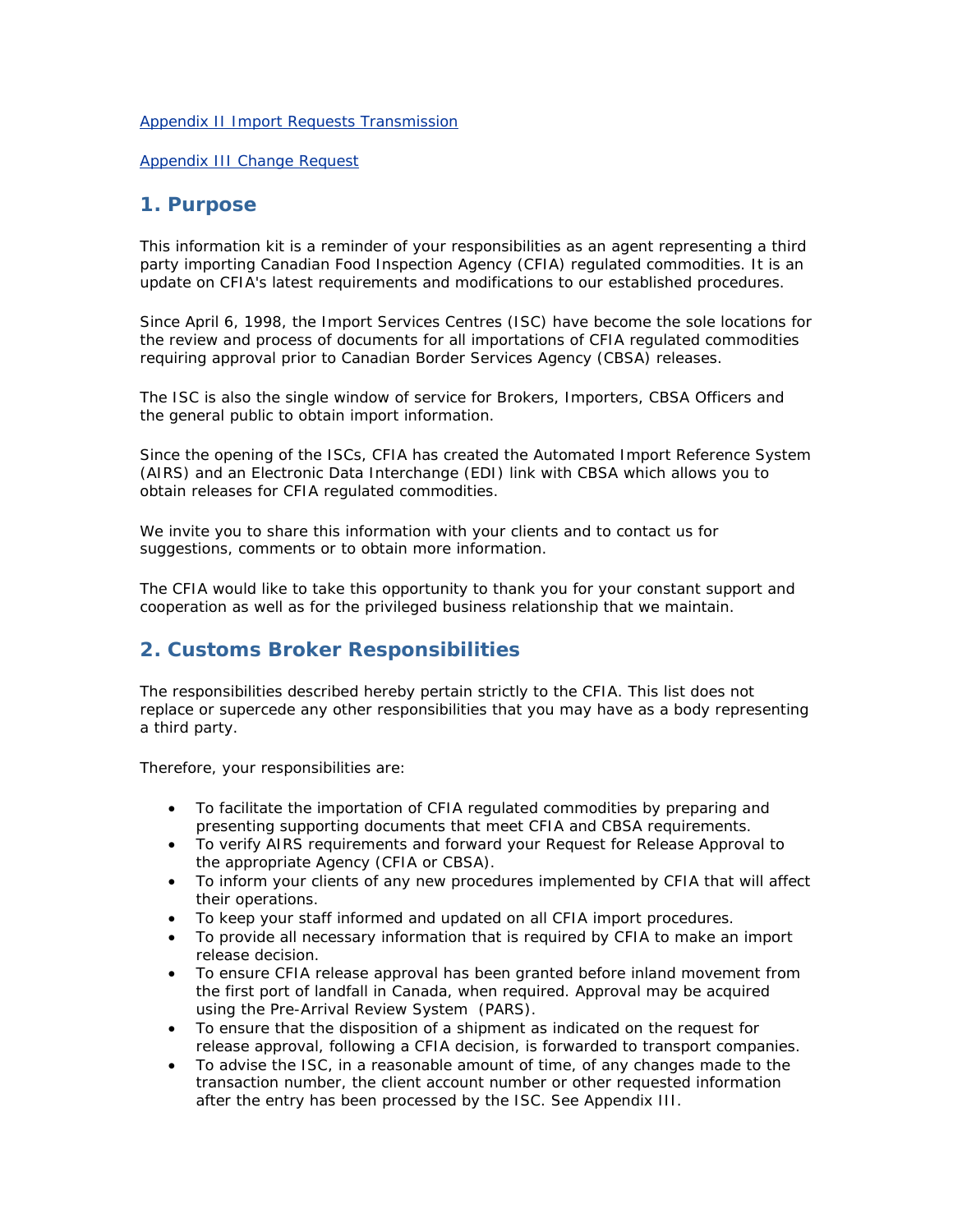- To forward to the importer or owner any specific instructions from CFIA as soon as received (e.g.: Detention to Destination, Notice to Importers, etc.)
- To forward within the prescribed time any original documents required from the importer or his representative (broker) by the CFIA following the ISC release.

## **3. Import Service Centre (ISC) General Business Process**

The CFIA authorize the release of CFIA imported regulated commodities. The authorization must be granted before inland movement from the first port of landfall in Canada for any commodity which must be "referred to CFIA-ISC" as indicated in the Memorandum D19-1-1 or AIRS. This applies to all ports of entry: seaports, land borders, airports, courier depots, mail, train yards including "in-bond" shipments where the CBSA release office is located at an inland office.

We strongly recommend that you submit your request for release at the CBSA office closest to the first point of entry. This would prevent having to fax two different ISC's as per instructions provided at the end of section 4.7.

For example, an importation of live plants which require a permit or a phytosanitary certificate must not enter on Canadian soil before obtaining the CFIA ISC's authorization. If the merchandise is imported through Lacolle border, paper information will be faxed to the EISC and the CBSA release office should be 351, even if the importer is located in Ontario.

**NOTE:** *Please remember that an import permit must be obtained prior to changed: ... to import animal ... to read: ... to importing animal... import animal or plant commodities and before the departure of the shipment from the country of origin.*

The volume of imported CFIA regulated commodities has been distributed between three ISCs to ensure efficient service and sufficient turn-around times. During our regular working hours (see Appendix I), the Eastern ISC located in Quebec processes all shipments being imported through the Quebec and Atlantic Provinces. The Western ISC located in British Columbia processes all shipments entering Alberta, Manitoba, Saskatchewan and British Columbia. The Central ISC located in Ontario processes all shipments being imported through Ontario.

After Eastern and Central ISCs regular working hours, all shipments can be processed by the Western ISC (see Appendix II). In the early morning and before the Western ISC opening time, the Eastern ISC will process shipments for provinces located west of Ontario.

**NOTE:** *Please forward pertinent documents to the appropriate ISC during hours of transfer (see Appendix II)*.

## **4. Request for Release Approval**

Since October 15, 2007, CBSA requires transactions to be submitted electronically via EDI. A few exceptions may apply. Please refer to CBSA website (Customs Notice 07-029) for [more information on these exceptions and the measures to increase the use of](http://active.inspection.gc.ca/tech/extsite.asp?url=http://www.cbsa-asfc.gc.ca/publications/cn-ad/cn07-029-eng.html)  [Electronic Data Interchange \(EDI\) for CBSA Release Purposes](http://active.inspection.gc.ca/tech/extsite.asp?url=http://www.cbsa-asfc.gc.ca/publications/cn-ad/cn07-029-eng.html): http://www.cbsaasfc.gc.ca/publications/cn-ad/cn07-029-eng.html. You will find specific information on CFIA-EDI process under section 4.7 of this document.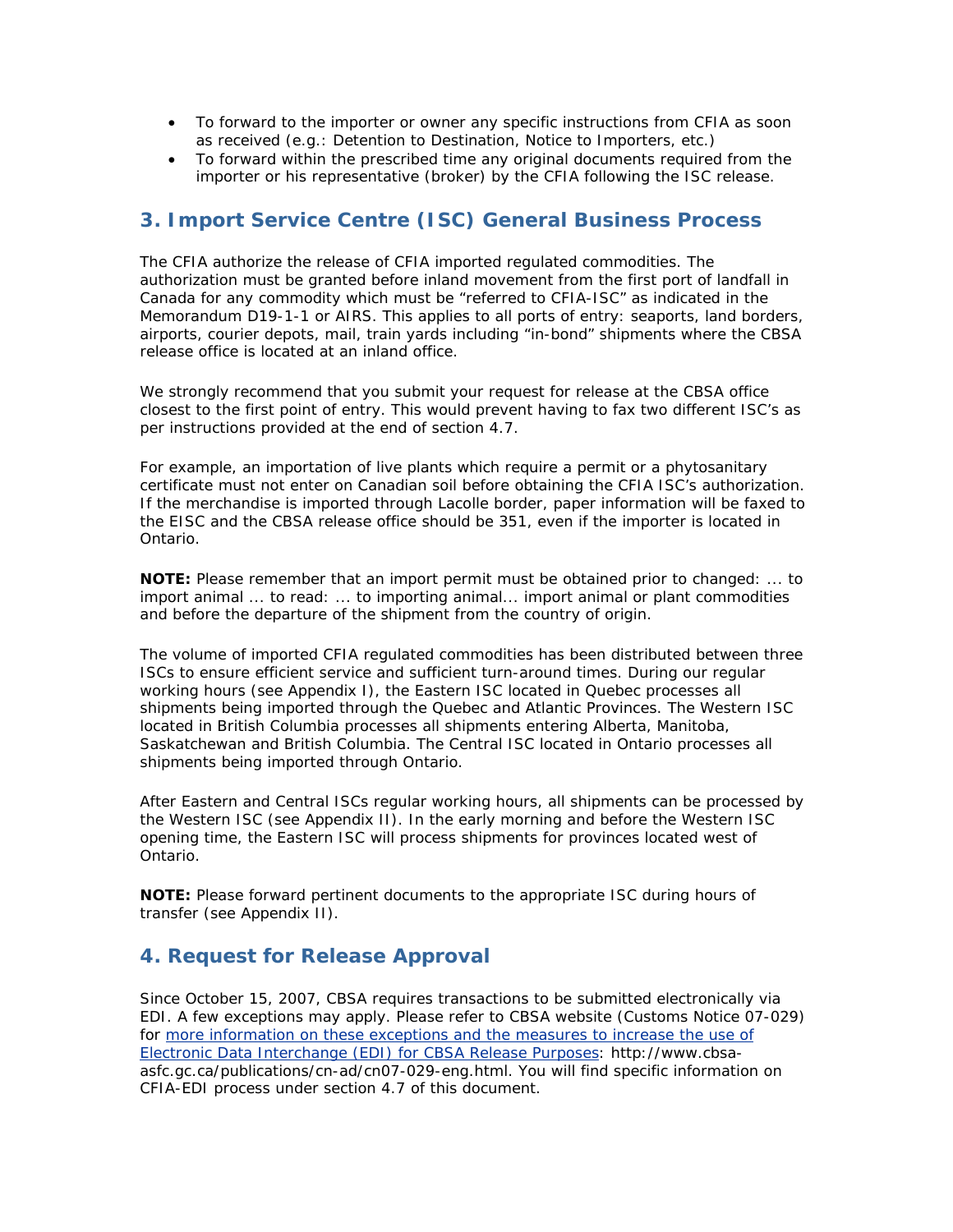The CFIA form 5272 "Request for Release Approval" must accompany supporting documents for every shipment. All documents submitted must be legible, complete and signed when applicable. It is extremely important that this cover sheet be completed accurately. Lack of information may delay the release of shipment and trigger additional work for all parties involved. Please use the latest version of the "Request for Release Approval" form which is [available on our web site](http://www.inspection.gc.ca/english/toce.shtml) www.inspection.gc.ca http://www.inspection.gc.ca, under Quick Links, "Forms" then under"CFIA Forms". We have added an appendix to this form to explain what information is required.

A Customs transaction number is mandatory for all import requests and should appear on the "Request for Release Approval" form. The cover sheet will be stamped by the ISC to inform Brokers and CBSA of the CFIA decision. It will also include instructions on how to handle the shipment and relevant documents. (*For EDI transactions, please see section 4.7*).

Instructions on how to handle the shipment and relevant documents such as original certificates generally appear in the "comments" section. The box located at the bottom right corner of the cover sheet is used exclusively for CFIA stamps and is a clear message for CBSA Officers (i.e. refused, satisfactory, border inspection or refer to D-19-1-1/ AIRS).

**NOTE:** *In some cases, all documents in the entry may be stamped with the CFIA stamp. This does not make any difference for release purposes, as long as the cover sheet is stamped.*

The ISC will fax the stamped cover sheet with instructions, and any other necessary documents to the Broker. In addition, an invoice will either be faxed to the Broker (if the Broker's account is being billed) or mailed to your client directly (if your client's account is being billed). Should the invoice be missing from the faxed package, you must call the ISC immediately to obtain one.

If you require additional copies of the invoice or disagree with the amount being charged, please contact the appropriate finance office. The ISCs are responsible for generating an invoice when a Request for Release is presented and Accounts Receivable Service Centre in Moncton is responsible for the monthly summaries. ISCs contact phone numbers are indicated in *Appendix I* and Accounts Receivable Moncton may be contacted at .

Should an error attributed to CFIA occurs, the error will be corrected by the corresponding ISC office. However, should changes or modifications be required due to a Broker/Importer error (i.e. wrong transaction number used, changes in client name and/or account numbers) and to which the request for release has already been approved and transmitted, this will be considered a new entry and will be billed accordingly (see change request form in *Appendix III*).

**NOTE:** *If you have to fax the Request for release approval form more than once to the ISC, please indicate in the comment box: "Second or third Request...". Otherwise you will receive an invoice for each request sent to the ISC.*

### **4.1 Courier Companies**

"Low Value Shipments" (LVS) being imported via courier companies do not fall under the same CBSA rules as regular commercial shipments. However, imported commodities that requires CFIA - ISC approval according to AIRS, regardless of their value, must be presented with a complete commercial declaration and not under LVS program. They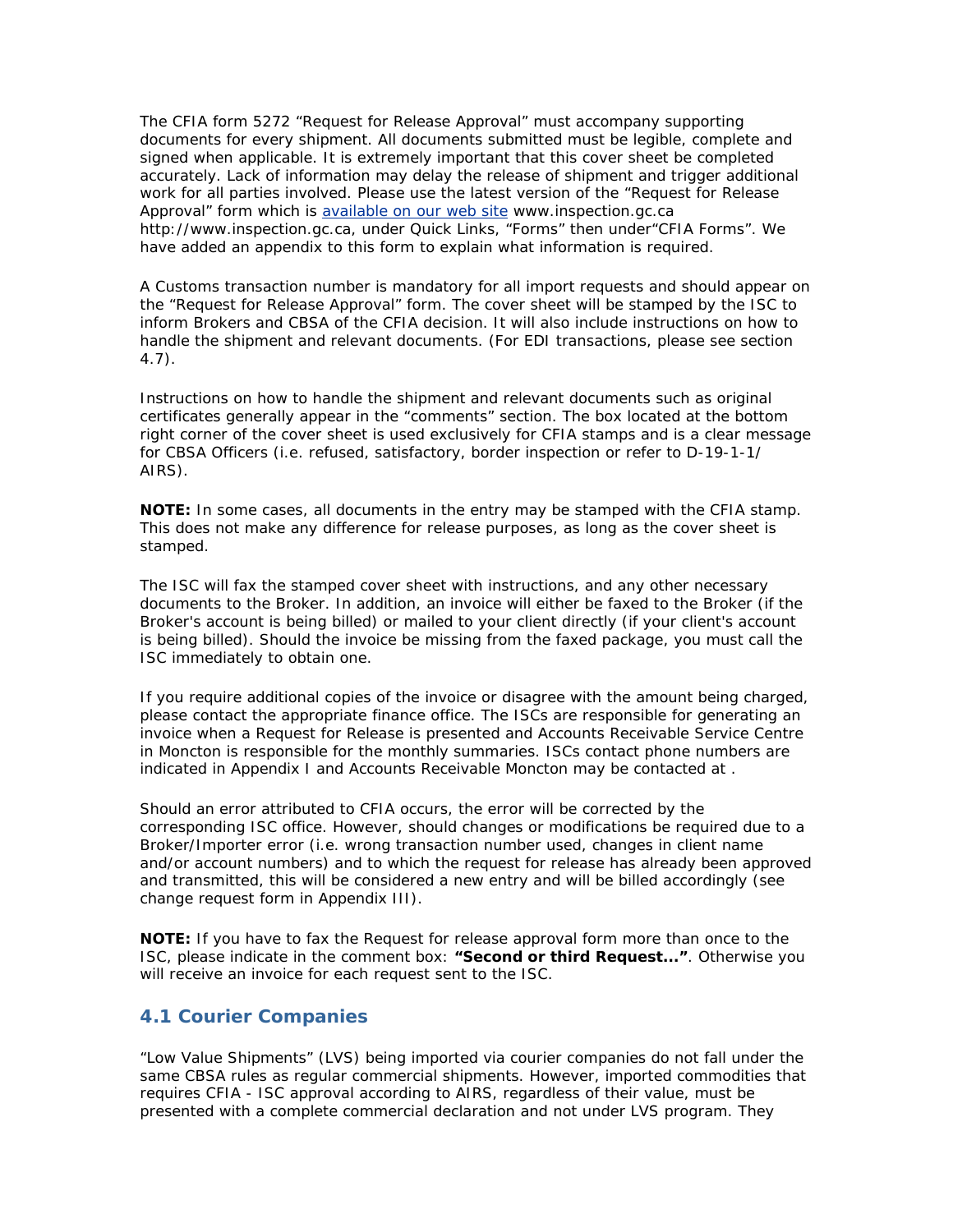need to be presented to CBSA to be released according to the D-19 Memo and AIRS. CFIA approval is mandatory for high risk commodities when the AIRS tool indicates "Refer to CFIA-ISC". In situations where CBSA inspects parcels containing food, plant or animal products that are not eligible in Canada, those products will be confiscated or seized and ordered to be removed from Canada.

## **4.2 Air Cargo**

For commodities requiring a CFIA release, you must indicate the airway bill number on the Request for Release Approval form. This will prevent unnecessary delays to the release of your commodity when an inspection is performed in the cargo area.

## **4.3 Marine Containers**

When AIRS indicates "Refer to CFIA - ISC", you must first obtain CFIA release before the commodity leaves the seaport and moves on Canadian soil. In order to avoid potential delays, it is suggested you obtain the Release Approval before the vessel arrives at the Canadian seaport. Requesting the release prior to arrival allows CFIA to react to any potential or serious problems in advance. This procedure is also suggested for marine containers transiting the USA via rail or truck and arriving at land borders.

You must ensure the following information is clearly indicated on the Request for Release Approval form: the first point of entry in Canada (Seaport), the CBSA release office (e.g.: 395, 495, 821), the vessel's name, the voyage number and the container number.

Since January 2005, all inspection activities required at the border are performed by CBSA, with the exception of some live animal inspections and situations where a technical or scientific evaluation is required from CFIA. Therefore, some of the CFIA inspectors were transferred to CBSA to pursue activities related to inspection of wood packaging, dunnage, used vehicles, personal and settler's effects and other mandatory inspections on food, plant and animal products at the point of entry.

If you have been informed that your container is on Dock Hold, please follow the instructions received from the CBSA harbour inspection office.

| <b>CBSA harbour office</b>                  | <b>Telephone</b>                                                      | Facsimile |
|---------------------------------------------|-----------------------------------------------------------------------|-----------|
| Port of Halifax                             | or e-mail address:<br>container.inquiries.atl-hfx@cbsa-<br>asfc.gc.ca |           |
| Port of Saint-John (New<br>Brunswick)       |                                                                       |           |
| Port of Montreal<br>(7:30 a.m. to 3:30 p.m) |                                                                       |           |
| Port of Vancouver                           |                                                                       |           |
| Toronto Container Inspection Unit           |                                                                       |           |

The following is a list of the CBSA harbour offices which deliver inspection activities previously performed by CFIA at the seaports.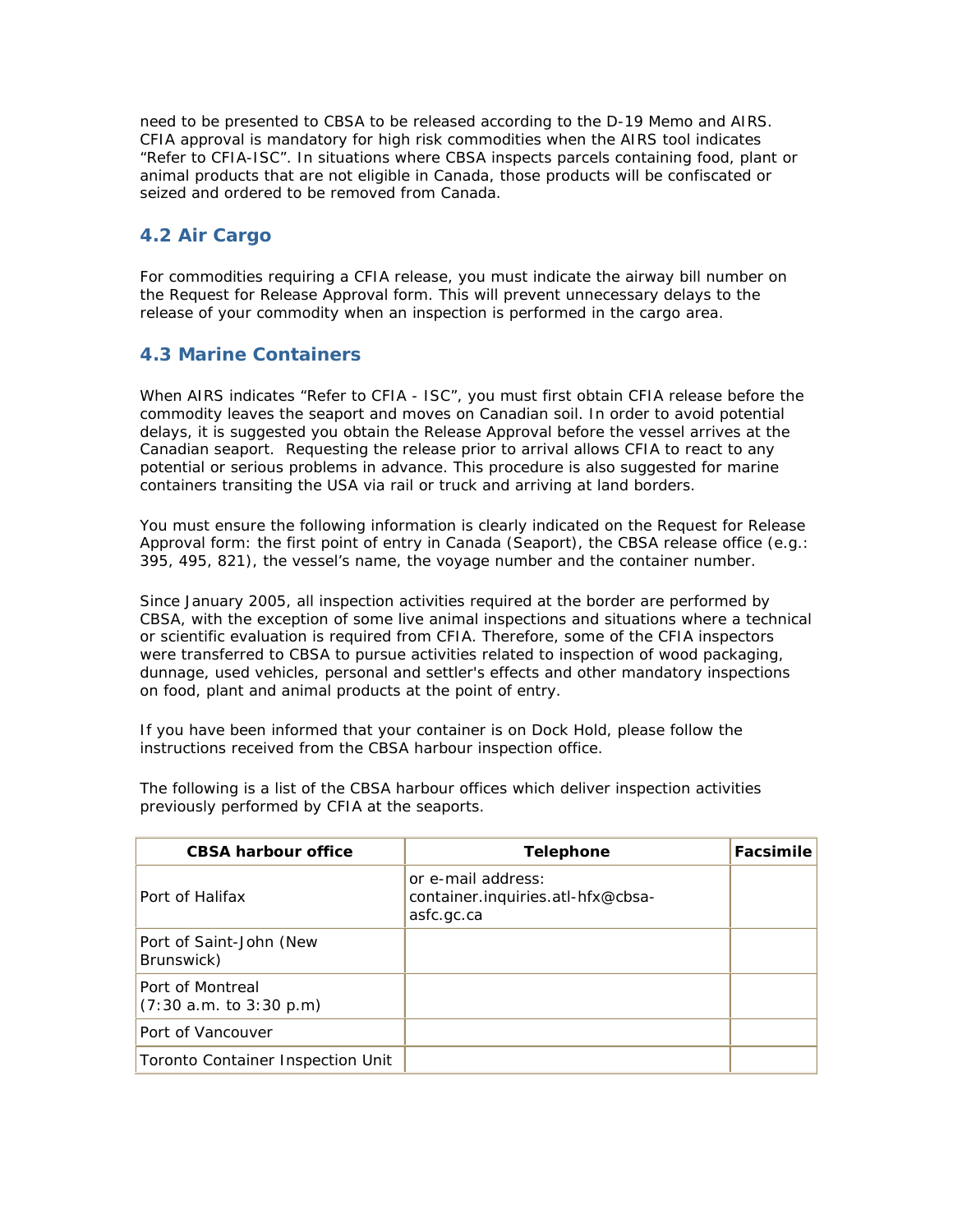Please note that the harbour offices and Toronto Container Inspection Unit are opened from 8:00 a.m. to 4:00 p.m (local time) and they are closed during weekends and holidays.

### **4.4 Land Borders**

Commodities indicated as "Refer to CFIA" in AIRS must be referred to a CFIA Import Service Centre or to CFIA animal health inspector (live animals) before leaving the border crossing. This also applies to marine containers and air shipments which arrive at a USA Port and travel overland to enter Canada at a land border crossing. It These same conditions apply to In-Bond shipments needing CFIA approval.

### **4.5 Multiple Broker Shipments**

As of April 6, 1998, when more than one broker is involved in the release of a shipment, the different parts of the shipment must be documented separately.

### **4.6 CBSA authority to release**

The D-19 Memorandum between CFIA and CBSA allows CBSA Officers to release or dispose of food, plant and animal products at the point of entry according to instructions found in the AIRS tool. Some commodities need the CFIA ISC approval while some others do not need any ISC review.

To avoid unnecessary faxing of documents, please verify if your commodity can be released by CBSA without CFIA approval before you fax the request to the ISC. If ISC receives a request to release for a commodity that can be released directly by CBSA, your request will be stamped with the indication: "CBSA to release as per D-19-1-1/AIRS".

#### **\*\*\* This indication is strictly limited to the documentation review and has no reference to inspection or agreement for inspection on the merchandise. \*\*\***

CBSA officers are authorized to release some regulated commodities upon presentation of duly completed documentation. Examples of this documentation include an Import Declaration (CFIA-4560) for processed fruits and vegetables, or a Confirmation of Sale (CFIA-3885) for fresh fruits and vegetables. At the time of release, please ensure that there is a copy identified for delivery to CFIA when you present a "paper" request for release to CBSA. Upon releasing the goods, CBSA will forward these documents to CFIA for further verification or product inspection. When the request is transmitted via EDI, the documents should be available to CFIA upon request only. The importer SHALL keep original documents on file for further CFIA inspection and audit purposes.

**NOTE:** *The Import Declaration or Confirmation of sale may need to be faxed to the ISC when a border lookout is placed on commodities like fresh fruit and vegetables and processed products.*

To help you determine where to send your Requests for Release Approval, refer to the messages indicated in the AIRS web site under Recommendations to CBSA / Documentation and Registration Requirements as follows :

| Transmission<br>mode: | If the Recommendations to Customs is: | Send the<br>request to: |
|-----------------------|---------------------------------------|-------------------------|
|-----------------------|---------------------------------------|-------------------------|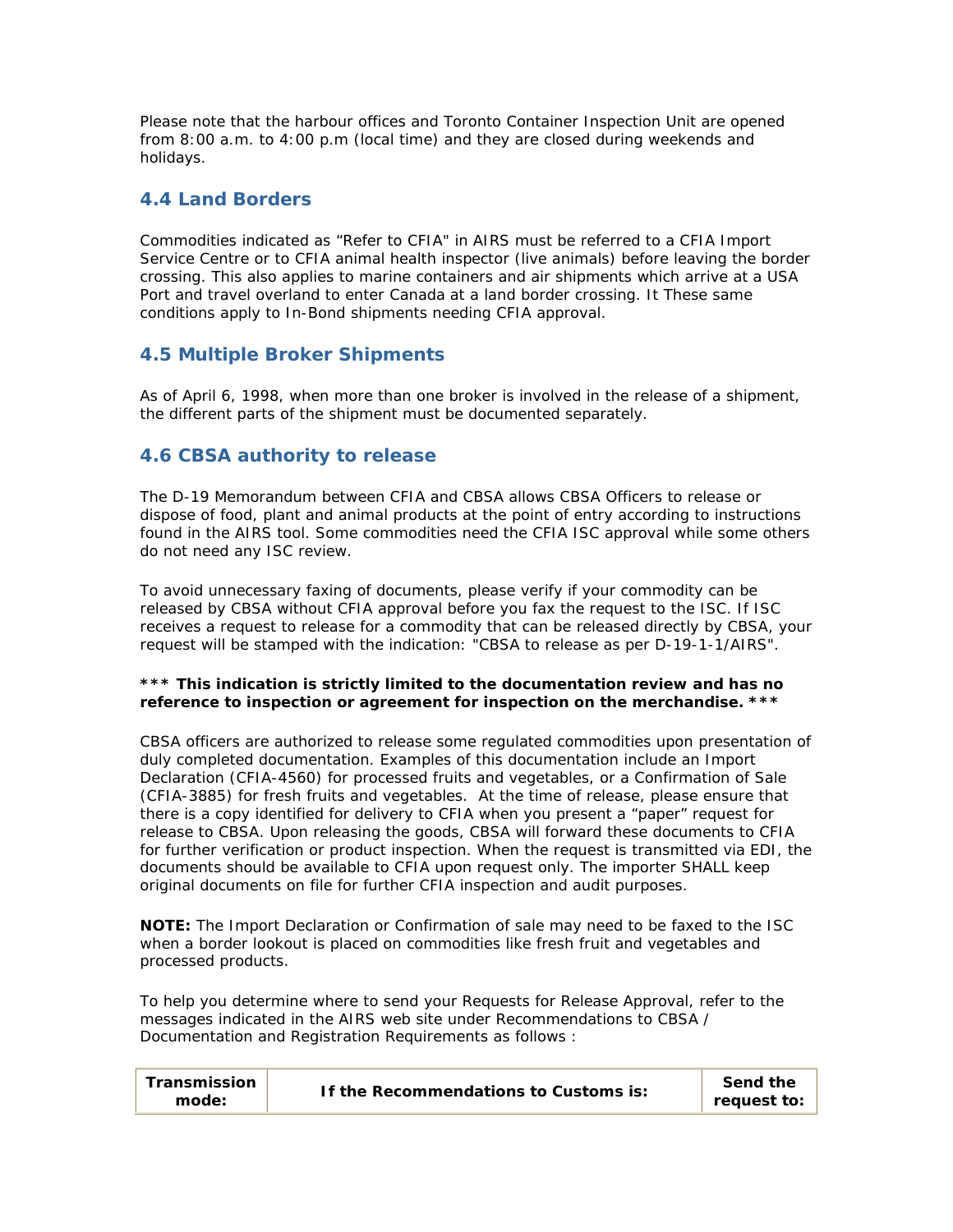| <b>PAPFR</b>                           | <b>APPROVED</b>                                                                                                                                                              | <b>CBSA</b>                                        |
|----------------------------------------|------------------------------------------------------------------------------------------------------------------------------------------------------------------------------|----------------------------------------------------|
| <b>PAPER</b>                           | APPROVED WITH must be accompanied by the following<br>documents/registrations; ** Please ensure there is a<br>copy identified for delivery to CFIA at the time of<br>release | <b>CBSA</b>                                        |
| <b>EDI</b>                             | APPROVED (if HS codes used are in the CFIA HS Codes<br>List. See section 4.7 third paragraph)                                                                                | CFIA<br>(OGD Service<br>Options)                   |
| <b>EDI</b>                             | APPROVED (if HS codes used are NOT in the CFIA HS<br>Codes List)                                                                                                             | <b>CBSA</b>                                        |
| <b>EDI</b>                             | APPROVED WITH "must be accompanied by the following<br>documents/registrations"; ** Please DO NOT fax copies<br>to the ISC                                                   | CFIA<br>(OGD Service<br>Options)                   |
| PAPER & EDI                            | <b>CBSA INSPECTION</b>                                                                                                                                                       | <b>CBSA</b>                                        |
| PAPER & EDI                            | NO CFIA REQUIREMENTS                                                                                                                                                         | CBSA                                               |
| PAPER & EDI                            | REFER TO CFIA - ISC                                                                                                                                                          | CFIA<br>(OGD Service<br>Options)                   |
| PAPER only,<br>EDI will be<br>rejected | REFER TO CFIA - VETERINARIAN INSPECTION<br>(Re: live animals as per AIRS)                                                                                                    | CFIA<br>veterinarian<br>at first point<br>of entry |
|                                        | N.B. OGD = Other Government Departments                                                                                                                                      |                                                    |

## **4.7 Electronic Data Interchange (EDI)**

All Requests for Release Approval forms for EDI transactions must bear the indication "EDI"on the upper right corner of the form and on the stamp box.

The Request for Release Approval form and all pertinent documents should be faxed first to the ISC, then the request should be transmitted as soon as possible by the EDI. Your reply will be sent only through the electronic system. Depending on the commodity imported, you will receive a copy of the invoice only if you are identified as the payer of the import fee.

**NOTE**: *EDI* transactions must be received by the ISC that originally received the faxed documents, PRIOR to the end of their scheduled working hours, in the same day. If this is not possible and to avoid electronic reject message, it is the Broker/Importer responsibility to forward all pertinent documents to the appropriate ISC according to the hours of transfer. (see Appendix II)

To help you determine which commodities must be submitted through CFIA service options (RMD-471/PARS-463) please refer to please refer to the latest [CFIA HS Codes](http://active.inspection.gc.ca/tech/extsite.asp?url=http://www.cbsa-asfc.gc.ca/eservices/ogd-amg/hs-sh-eng.html)  [List](http://active.inspection.gc.ca/tech/extsite.asp?url=http://www.cbsa-asfc.gc.ca/eservices/ogd-amg/hs-sh-eng.html) at : http://www.cbsa-asfc.gc.ca/eservices/ogd-amg/hs-sh-eng.html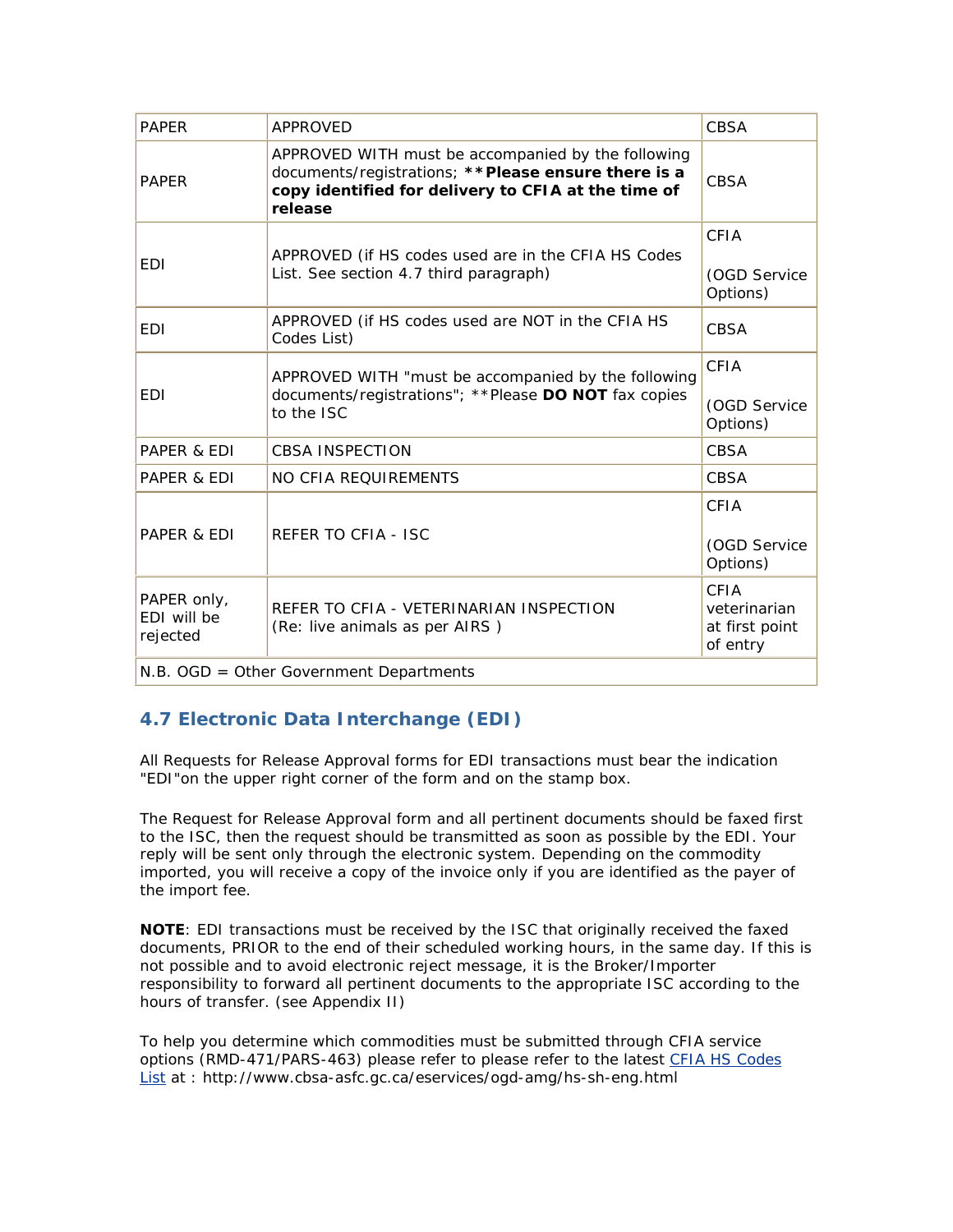For more information on the EDI business process, please refer to the Participants Information Document (PID) or contact: [Jennifer Realffe](http://www.inspection.gc.ca/english/tools/feedback/commene.shtml?realffej) at 613- 221-4621, realffej@inspection.gc.ca or [Michael Andrews](http://www.inspection.gc.ca/english/tools/feedback/commene.shtml?andrewsm) at, andrewsm@inspection.gc.ca.

#### **NOTE:** *To inquire about the status of an EDI transaction, please contact the appropriate ISC*

We strongly recommend that you submit your request for release to the CBSA office closest to the first point of entry. This would prevent unnecessary transfer of information between ISCs and allow control at the first point of entry for high risk commodities.

Should you decide to clear your shipment on EDI at an "inland CBSA office" which would be linked to a different ISC than the one closest to the point of entry, you will be responsible for forwarding your CFIA release to the ISC near the CBSA release office. For example, when shipments arriving in Halifax are moved in-bond to Ontario, there are two steps to ensure the EDI release:

- 1. Send a request for release approval form (Form 5272, without the EDI indication) with all required documents to the Eastern ISC (EISC covers Halifax)
- 2. Then, forward the release (Form 5272 stamped) with the invoice received from the Eastern ISC to the Central ISC (closer to the CBSA release office) with the indication **EDI** in capital letters in the comments section to ensure the EDI release.

\*\*\* Shipments containing CFIA high risk goods have to be authorised by CFIA before they leave the first point of entry. See AIRS indication: "Refer to CFIA" \*\*\*

## **5. Importation of Meat and Poultry Products**

Procedures for importation of meat and poultry products are available from ISCs. However we would like to bring the following important points to your attention:

For all meat shipments originating from the U.S.A. that are identified as "skip lots", you are responsible for sending the original certificate (FSIS Form 9135-3) to the ISC that processed the transaction. To facilitate the matching of documents you should attach a copy of the corresponding Multi Commodity Activities Program (MCAP) report (first page only) to the original certificate.

For products of US origin, you must not submit any documents for review more than 72 hrs before the shipment arrives at the border. Some verification procedures will be put in place to ensure that this time frame is respected and any delinquencies will be denied the privilege of using the CFIA Pre Arrival Review System (PARS) for importation of meat from the USA Shipments arriving after 72 hours will be refused and the shipment will have to be re-certified. This time frame does not apply to meat products from countries other than the USA.

• Generally the only shipments from the U.S. that will be targeted for border inspection by CFIA are the "partial loads". These shipments must be verified to ensure that there is no incompatible material being shipped in the same vehicle. All other shipments, including those certified as unstamped and unmarked will not be referred automatically at the border. However the ISC has the authority to target any shipment for the purpose of verification.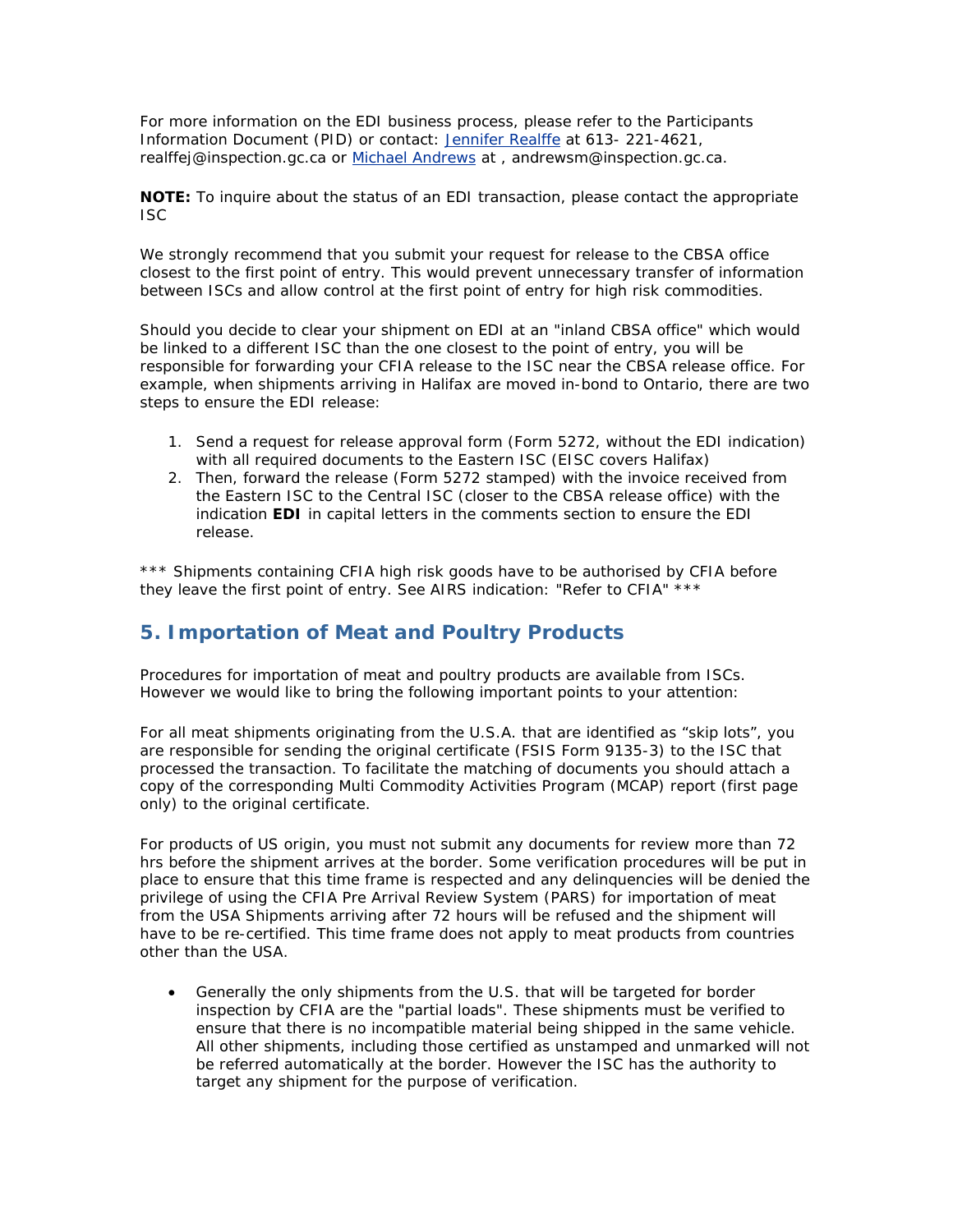- All meat shipments from the U.S. including CBSA custom bonded shipments must be released first by CFIA before they can go inland. This information is available in the CFIA AIRS.
- When completing the "Request for Release Approval form" (CFIA 5272), make sure that all required information is presented and accurate. Especially the information regarding the establishment designated for re-inspection of the product and the final destination of the shipment. No modification to these fields will be allowed after the ISC has sent their decision. The shipment must be presented to the designated establishment as indicated on the form.
- For an unmarked meat product shipment, the ISC will reject your request if this information is not available on CFIA 5272 form. For these shipments, a processing establishment number at destination must be provided, an establishment registered as a storage will not be accepted.
- Please note that overtime will no longer be provided by the Western ISC for any request for release received after 11:00p.m, Pacific Time (PT) / 2:00a.m., Eastern Time (ET). Should the Western ISC be unable to process your shipment, they will notify you by fax that your request will have to be re-submitted to the appropriate ISC for processing the following morning.
- It is important to note that CFIA will release only **ONE** transaction per meat certificate. Therefore the first transaction received by CFIA that is associated with a particular certificate number will be the only transaction released by CFIA for that certificate. The name of the importer indicated on the meat certificate is the one entered in our Import Control and Tracking System (ICTS).

## **6. Importation of Fish and Seafood products**

Importers are required to obtain an import licence issued by CFIA prior to importing commercial shipments of fish and seafood products for human consumption. To avoid rejection of your request for release, please provide CBSA with a copy of your import licence with your import documents when you request your release on paper.

Also, within 48 hours of importation, the importer must provide in writing an import notification with the details of the shipment to the appropriate CFIA office (see fax numbers below). Product must not be distributed until the notification is provided to the CFIA office and the indications are received, from the CFIA Fish Inspection Office, for inspection or distribution of the products. This requirement is also mandatory when the Importer/Broker send the information through EDI. A CFIA inspector will contact the importer to arrange for sampling or to release the product without inspection. The proposed end use of each imported product (further processing, institutional use, retail market) must also be indicated on the import notification for the purposes of determining the required analysis and the related fees.

The use of the ["Fish Notification Form"](http://www.inspection.gc.ca/english/fssa/fispoi/import/importe.shtml) is strongly encouraged. You can obtain this form and the instructions on how to complete it at the bottom of the following page: http://www.inspection.gc.ca/english/fssa/fispoi/import/importe.shtml .

Please acknowledge the following communications and procedures:

• Since April 1, 2001 all shellfish entries must be reviewed by the ISC prior to release by CBSA. The Request for Release Approval form must indicate the shipper's name and registration number. See the information on "Importing Live [and Raw Molluscan Shellfish"](http://www.inspection.gc.ca/english/fssa/fispoi/import/molimpe.shtml) at: http://www.inspection.gc.ca/english/fssa/fispoi/import/molimpe.shtml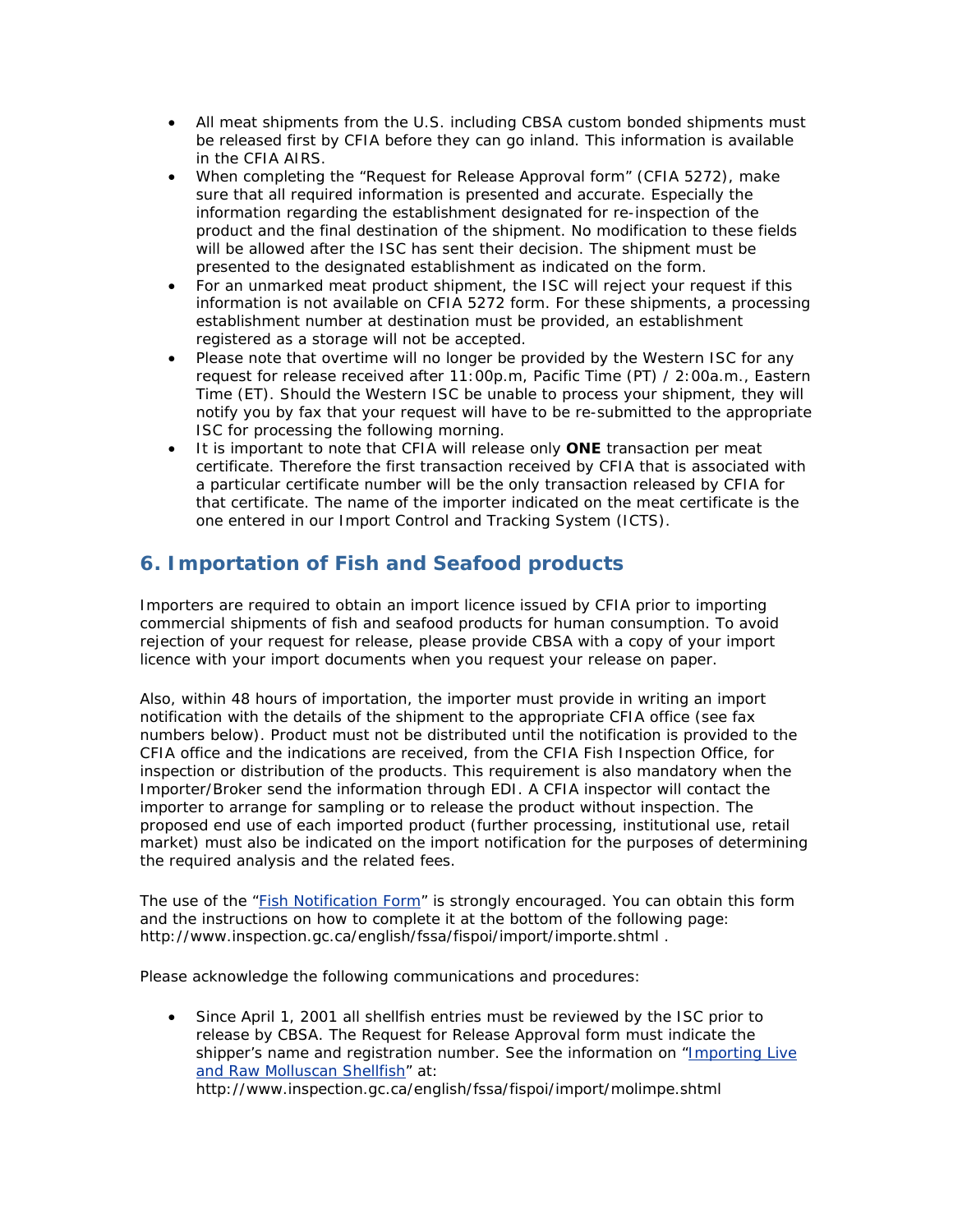- October 2007 the [Notification of Fish Imports to the CFIA Remains Mandatory](http://www.inspection.gc.ca/english/fssa/fispoi/commun/20071009e.shtml)  [Regardless of the Implementation of Mandatory EDI](http://www.inspection.gc.ca/english/fssa/fispoi/commun/20071009e.shtml) : http://www.inspection.gc.ca/english/fssa/fispoi/commun/20071009e.shtml
- October 2007 requirements for [Importing Live and Raw Molluscan Shellfish New](http://www.inspection.gc.ca/english/fssa/fispoi/commun/20071017e.shtml)  [Mandatory Declaration of Country of Harvest](http://www.inspection.gc.ca/english/fssa/fispoi/commun/20071017e.shtml) on CFIA Documents : http://www.inspection.gc.ca/english/fssa/fispoi/commun/20071017e.shtml

We remind you that the Fish Import Notification should be faxed to the nearest CFIA office listed below prior to or within 48 hours of importation :

| <b>Offices</b> | <b>Fax Numbers</b> | <b>Offices</b>    | <b>Fax Numbers</b> |
|----------------|--------------------|-------------------|--------------------|
| Burnaby, B.C.  |                    | Prince Albert, SK |                    |
| Calgary, AB    |                    | Belleville, ON    |                    |
| Edmonton, AB   |                    | Leamington, ON    |                    |
| Winnipeg, MB   |                    | Missisauga, ON    |                    |

Quebec and Atlantic Provinces, Eastern Import Service Centre:

For specific questions, import permits or scientific information, please contact the fish inspection offices indicated at the end of the [Guide to Canadian regulatory requirements](http://www.inspection.gc.ca/english/fssa/fispoi/import/guidee.shtml)  [and examination procedures for imported fish:](http://www.inspection.gc.ca/english/fssa/fispoi/import/guidee.shtml)

http://www.inspection.gc.ca/english/fssa/fispoi/import/guidee.shtml.

## **7. Import Permits**

Import permits must be obtained prior to import of animal or plant commodities that require one. Without a valid import permit presented to the ISCs at time of release, the request will be refused and the shipment will be ordered to destroyed or removed from Canada. You must apply before your shipment leaves the country of origin. A permit will not be granted if the shipment has left the country of origin.

**NOTE**: *For plant products the names of the plants listed on your Import Permit MUST match the names of the plants listed on the Phytosanitary Certificate. If the names do not match the shipment and/or the species missing, the shipment will be refused entry and ordered destroyed or removed from Canada.*

## **8. Original Documents**

Four CFIA programs have regulatory requirements for an original document to be presented to CFIA during the import process. They are: the Animal Health, Plant Health, Meat Hygiene and Eggs Programs. You are responsible to provide CFIA ISC with the Original Meat Inspection Certificate (OMIC) for meat shipments with a "skip lot" status. The Certificates must be sent within 10 working days of the release. Original Phytosanitary Certificates must be sent to the ISC within 14 calendar days.

Other original documents such as Zoosanitary, Meat and Eggs Inspection Certificates must accompany the shipment to destination or the inspection facility. Original documents must be available to CFIA inspectors, upon arrival, when requested. These documents are mandatory prior to performing the inspection of the shipments.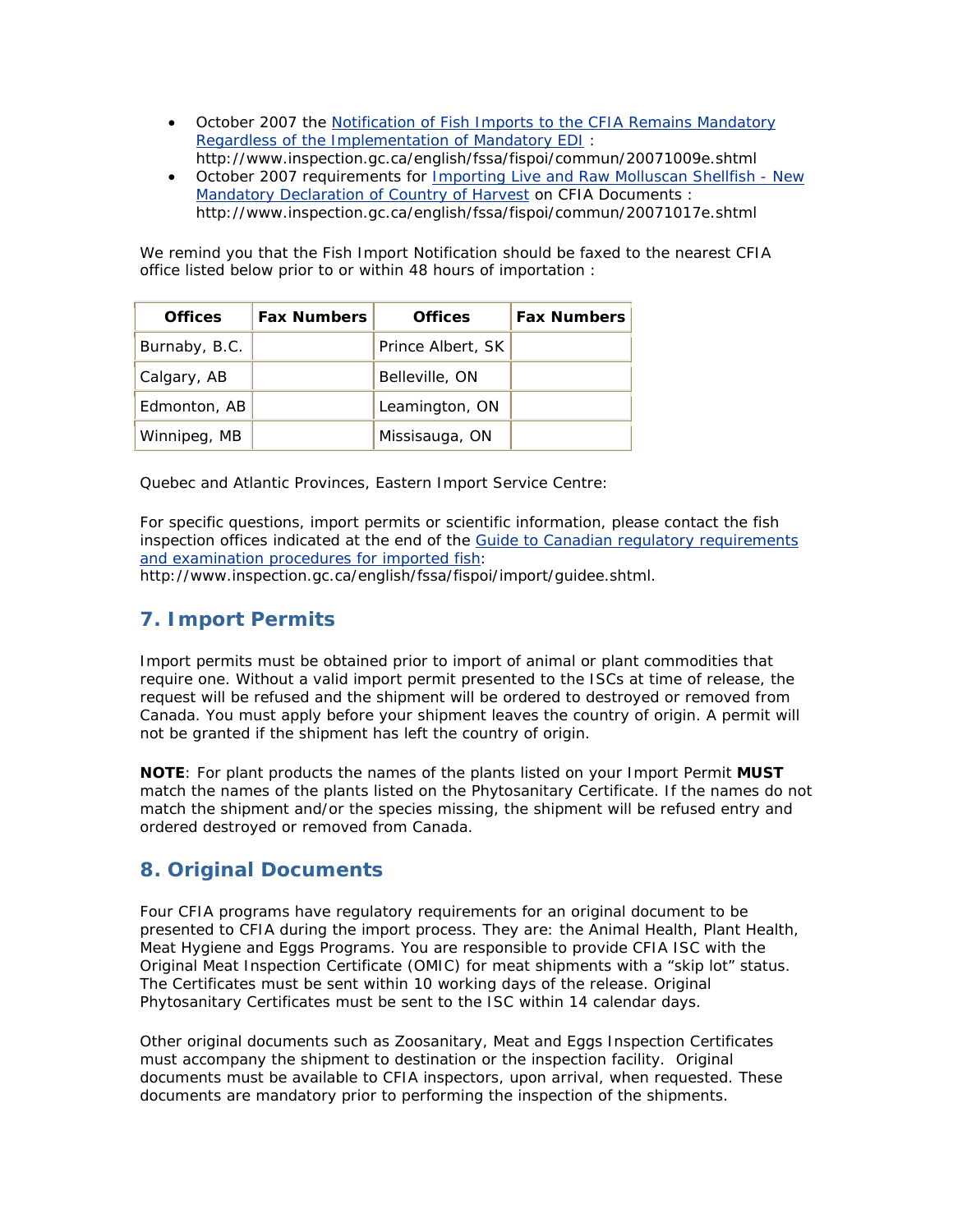**NOTE**: *The original zoosanitary certificates must be kept on file at the importers premises for ten (10) years. CFIA inspector may ask to examine these documents at any time.*

## **9. Administrative Monetary Penalties (AMPs)**

The Administrative Monetary Penalties system (AMPs), or AMPs, gives the option of issuing penalties for violations of the *Health of Animals Act* and the *Plant Protection Act* and their regulations.

The CFIA and now CBSA enforces these Acts. AMPs is a flexible and cost-effective response to violations that do not warrant costly and lengthy court prosecution procedures but are serious enough to pose a risk to our country.

Since June 5, 2000, AMPs also apply to commercial violations of these same laws at border points and beyond. Individuals and companies who bring restricted and prohibited items into the country for sale; who transport animals to market in an inhumane fashion; or who conduct their business in a manner that brings them into conflict with these two acts in any way, will find themselves facing fines of up to \$6,000. You can find more information related to CFIA AMPs legislation on our [website](http://www.inspection.gc.ca/english/reg/rege.shtml): http://www.inspection.gc.ca

## **10. General Information**

Clients requiring general information on food import should be referred to the AIRS tool and to the following documents at [CFIA web site](http://www.inspection.gc.ca/english/toce.shtml): www.inspection.gc.ca under Subjects: Food, then Imports:

they will find under the "Highlights"section, our searchable database tool:

• Automated Import Reference System (AIRS)

and then in the main section, they will find the following documents:

- Guide to Importing Food Products Commercially
- Good Importing Practices For Food
- Plus more specific guides

Please use the latest CFIA forms under "Quick links", "Forms/ Publications", then under "CFIA Forms":

- 3885 Confirmation of Sale
- 4560 Import Declaration
- 5272 Request for Release Approval
- 5272 Request for Release Approval EDI

(\*\*\*NOTE: This form must be use if you are transmitting information electronically)

Permit applications, Registration Requests and other CFIA forms are also available at this address.

# **Appendix I**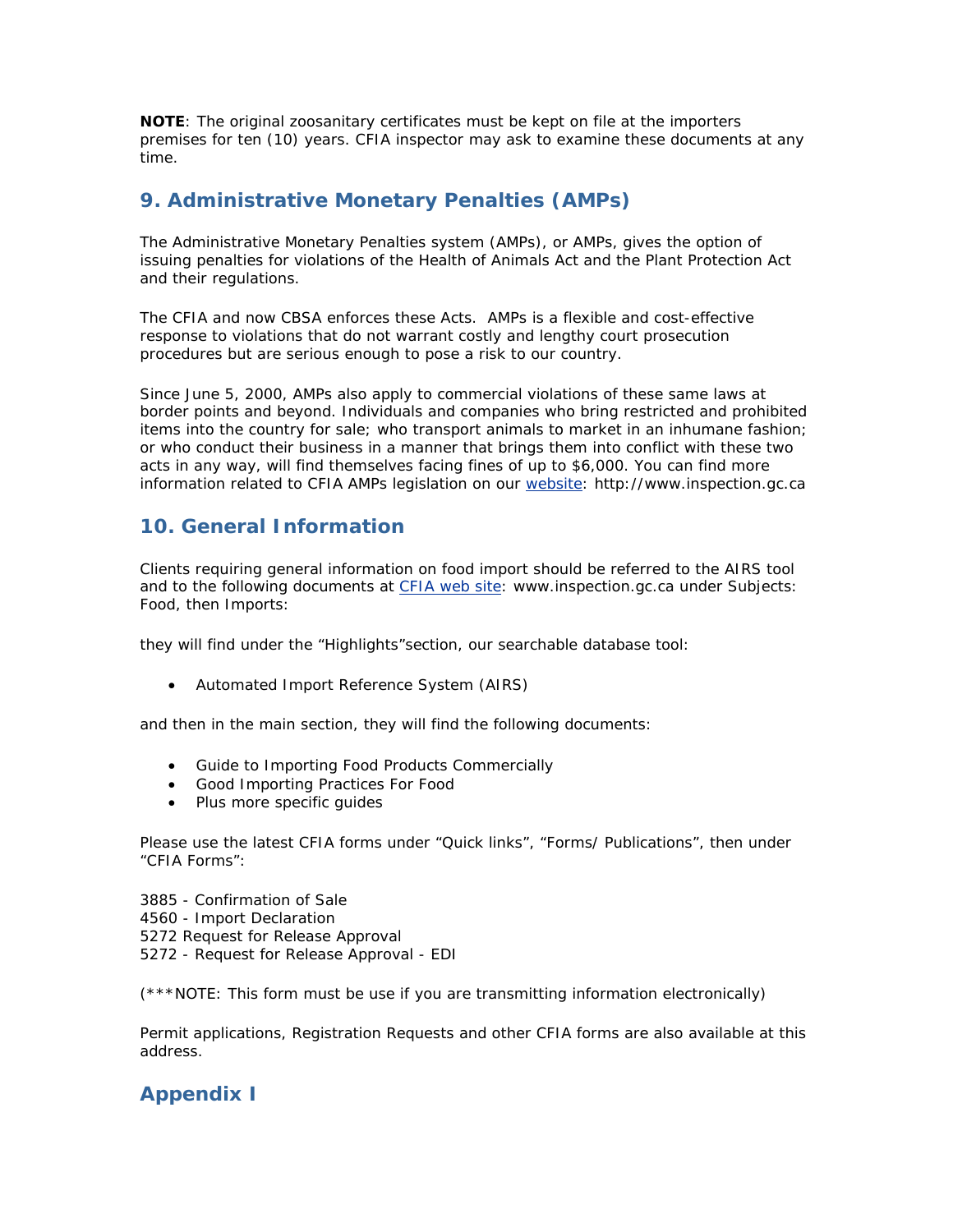#### [CFIA ISCs Addresses, Phone Numbers and Business Hours](http://www.inspection.gc.ca/english/imp/importe.shtml)

## **Appendix II**

#### **IMPORT REQUESTS TRANSMISSION**

In an effort to improve the CFIA release service via hardcopy and electronic transmission we have developed the following chart for your use:

| ISC.                                                                                                                        | <b>Opening Time</b><br>ET= Eastern time, PT= Pacific<br>time                                                                                               | <b>Phone Number</b> | <b>Fax Number</b> |  |
|-----------------------------------------------------------------------------------------------------------------------------|------------------------------------------------------------------------------------------------------------------------------------------------------------|---------------------|-------------------|--|
| 7:00am to 11:00pm ET<br>Eastern                                                                                             |                                                                                                                                                            |                     |                   |  |
| ISC.<br>Hours of transfer: 10:30pm until 2:30am ET documents & EDI transactions<br>should be transmitted to the Western ISC |                                                                                                                                                            |                     |                   |  |
| Central                                                                                                                     | 7:00am to midnight ET                                                                                                                                      |                     |                   |  |
| ISC.                                                                                                                        | Hours of transfer: 11:30pm until 2:30am ET documents & EDI transactions<br>should be transmitted to the Western ISC                                        |                     |                   |  |
|                                                                                                                             | 7:00am to midnight PT                                                                                                                                      |                     |                   |  |
| Western<br>ISC.                                                                                                             | Hours of transfer: after 11:30pm PT (2:30am ET) documents & EDI<br>transactions should be transmitted to the Eastern ISC for processing after<br>7:00am ET |                     |                   |  |

Please be advised when importing through an Ontario port of entry, documents and EDI transactions must be transmitted to the Central ISC or according to the hours of transfer described above.

When importing through a Quebec or Atlantic port of entry, documents and EDI transactions must be transmitted to the Eastern ISC or according to the hours of transfer described above.

When importing trough a west of Ontario port of entry, the documents and EDI transactions must be transmitted to the Western ISC or according to the hours of transfer described above.

\*\*\*\*\* Remember that commodities requiring ISC release (ie: when AIRS indicates "Refer to CFIA") must be cleared by CFIA at the first point of entry before moving inland or to an inland CBSA bonded warehouse.

\*\*\*\*\* When AIRS indicates "Refer to CFIA", all documents have to be faxed to the ISC that corresponds with the port of entry (where it physically arrives in Canada) regardless of the final destination of the shipment or the port of entry as designated for CBSA use.

#### **Example :**

Port of entry Halifax. Final destination Toronto. All documents have to be faxed to Eastern ISC. (Halifax area is covered by the EISC). For EDI requests, the release and the invoice